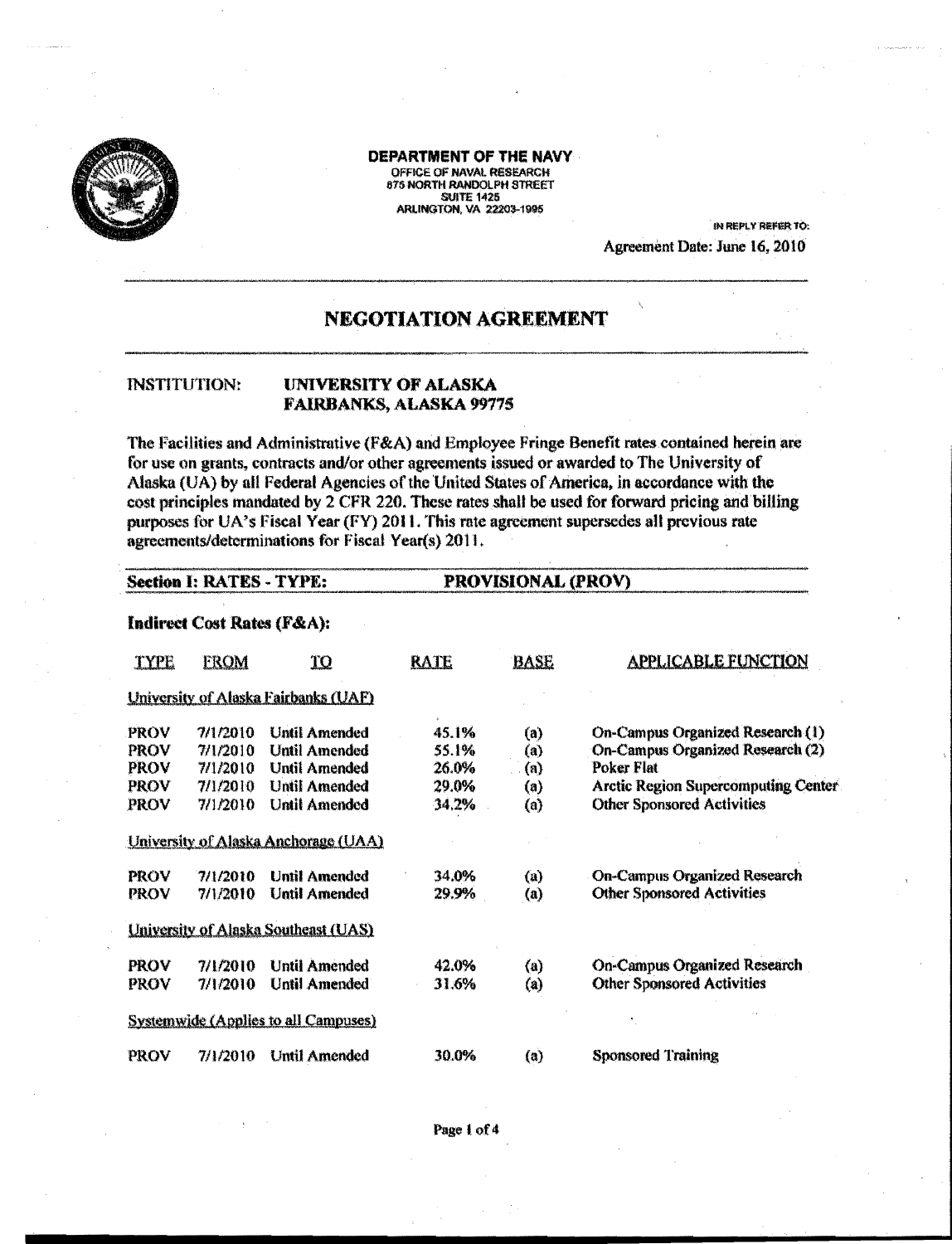## **Fringe Benefits Rates:**

|             |             |                      |                       | <b>RATE</b>           |                                           |
|-------------|-------------|----------------------|-----------------------|-----------------------|-------------------------------------------|
|             |             |                      | <b>Staff Benefits</b> | <b>Leave Benefits</b> |                                           |
| <b>TYPE</b> | <b>FROM</b> | <u>ТО</u>            | Base (b)              | Base (c)              | <b>Employment Category</b>                |
| <b>PROV</b> | 7/1/2010    | <b>Until Amended</b> | 58.90%                | 21.40%                | <b>Classified</b>                         |
| <b>PROV</b> | 7/1/2010    | <b>Until Amended</b> | 70.90%                | 22.30%                | Classified, AHECTE <sup>1</sup>           |
| <b>PROV</b> | 7/1/2010    | <b>Until Amended</b> | 46.20%                | 20.10%                | $\mathbf{APT}^2$ Exempt                   |
| <b>PROV</b> | 7/1/2010    | <b>Until Amended</b> | 30.40%                | 8.80%                 | <b>Executive</b>                          |
| <b>PROV</b> | 7/1/2010    | <b>Until Amended</b> | 30.40%                | 18.80%                | Non-Union Faculty (12 mo.)                |
| <b>PROV</b> | 7/1/2010    | Until Amended        | 30.40%                | 3.40%                 | Non-Union Faculty $(\leq 12 \text{ mo.})$ |
| <b>PROV</b> | 71/2010     | <b>Until Amended</b> | 30.60%                | 1.20%                 | UNAC <sup>3</sup> Faculty                 |
| <b>PROV</b> | 7/1/2010    | <b>Until Amended</b> | 39.50%                | 1.40%                 | <b>UAFT</b> <sup>4</sup> Faculty          |
| <b>PROV</b> | 7/1/2010    | <b>Until Amended</b> | 9.60%                 | 0.00%                 | <b>Adjunct Faculty</b>                    |
| <b>PROV</b> | 7/1/2010    | <b>Until Amended</b> | 8.40%                 | 0.00%                 | <b>Temporary/FICA Students</b>            |
| <b>PROV</b> | 7/1/2010    | <b>Until Amended</b> | 46.80%                | 16.10%                | <b>Extended Temporary</b>                 |
| PROV        | 7/1/2010    | <b>Until Amended</b> | 0.00%                 | $0.00\%$              | <b>Student</b>                            |

Notes: <sup>3</sup>Alaska Higher Education Crafts and Trade Employees

<sup>2</sup>Administrative/Professional/Technical

<sup>3</sup>United Academics

<sup>4</sup>University of Alaska Federation of Teachers

#### **DISTRIBUTION BASES**

- (a) Modified Total Direct Costs (MTDC), as defined in 2 CFR 220, consisting of all salaries and wages, fringe benefits, materials and supplies, services, travel, and subgrants and subcontracts up to the first \$25,000 of each subgrant or subcontract (regardless of the period covered by the subgrant or subcontract). Equipment, capital expenditures, charges for patient care and tuition remission, long term space rental costs, scholarships, and fellowships as well as the portion of each subgrant and subcontract in excess of \$25,000 shall be excluded from Modified Total Direct Costs.
- (b) Staff benefits rates are applied to base salaries plus overtime, miscellaneous pay, and leave accrual provisions.
- (c) Leave benefits rates are applied to base salaries excluding; overtime, miscellaneous pay, and paid leave.

### **APPLICABLE TO:**

(1) Applies to all Non-DOD Instruments, all DOD Grants and to DOD Contracts awarded before November 30, 1993.

(2) Applies to only DOD Contracts awarded on or after November 30, 1993 in accordance with and under the authority of DFARS 231.303(1).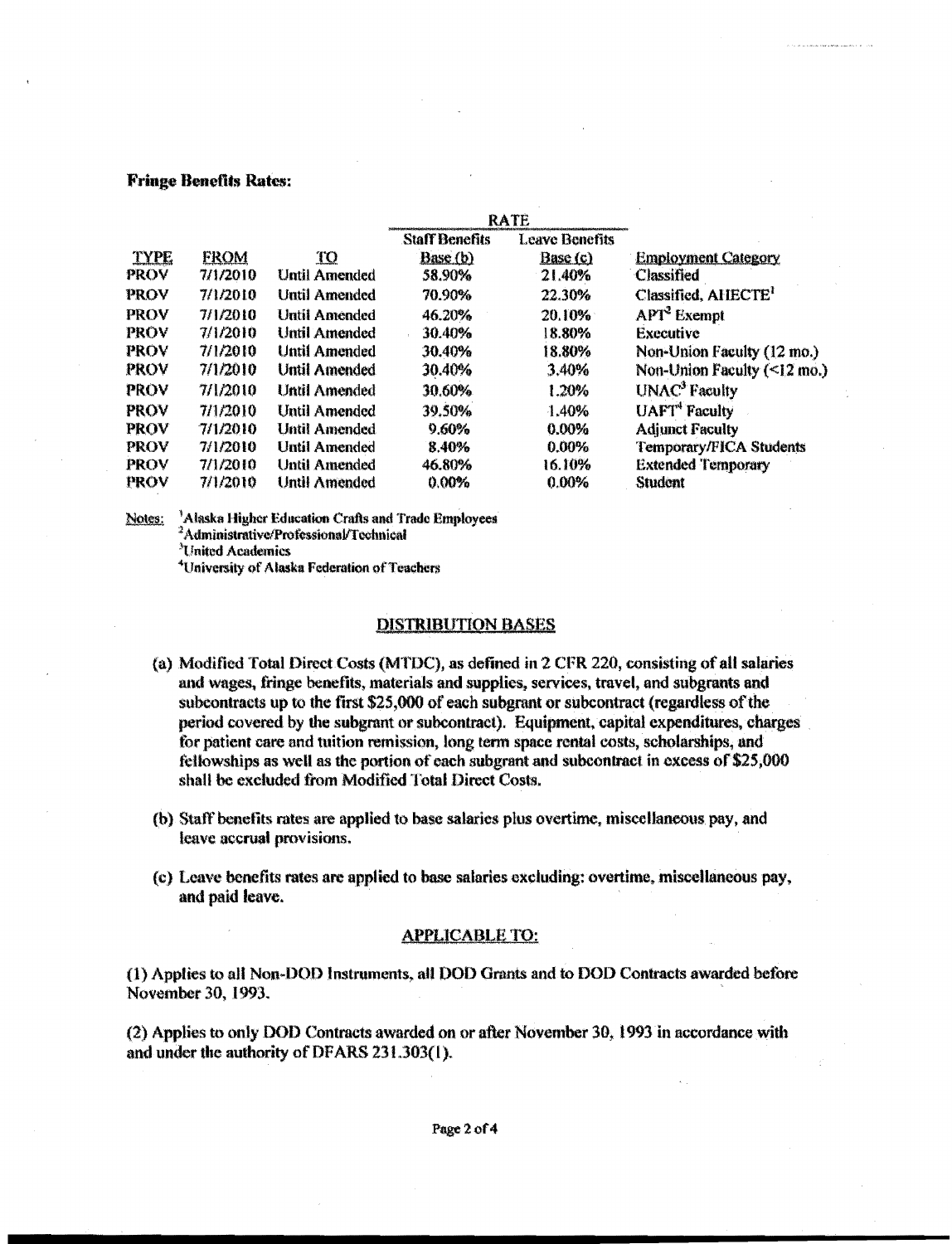# SECTION II - GENERAL TERMS AND CONDITIONS

A. LIMITATIONS: Use of the rates set forth under Section I is subject to any statutory or administrative limitations and is·applicable to a given grant. contract or other agreement only to the extent that funds are available and consistent with any and all limitations of cost clauses or provisions, if any, contained therein. Acceptance of any or all of the rates agreed to herein is predicated upon all the following conditions:  $(1)$  that no costs other than those incurred by the grantee/contractor were included in its indirect cost pool as finally accepted and that all such costs are legal obligations of the grantee/contractor and allowable under governing cost principles; (2) that the same costs that have been treated as. indirect costs are not claimed as direct costs; (3) that similar types of costs, in like circumstances, have been accorded consistent accounting treatment; (4) that the information provided by the contractor/grantee, which was used as the basis for the acceptance of the rates agreed to herein and expressly relied upon by the Government in negotiating the said rates, is not subsequently found to be materially incomplete or inacCUrate.

8. ACCOUNTING CHANGES: The rates contained in Section 1 ofthis agreement are based on the accounting system in effect at the time this agreement was negotiated. Changes to the method(s) of accounting for costs, which affects the amount of reimbursement resulting from the use of these rates, require the written approval of the authorized representative of the cognizant negotiating agency for the Government prior to implementation of any such changes. Such changes include but are not limited to changes in the charging of a particular type of cost from Indirect to direct. Failure to obtain such approval may result in subsequent cost disallowances.

C. PROVISIONAL RATES: The provisional rates contained in this agreement are subject to unilateral amendment by the Government or bilateral amendment by the contracting parties at anytime.

D. USE BY OTHER FEDERAL AGENCIES: The rates set forth in Section I hereof were negotiated in accordance with and under the authority set forth in 2 CFR 220. Accordingly, such rates shall be applied to the extent provided in such regulations to grants, contracts and other transactions to which  $2 \text{ CFR}$  220 is applicable, subject to any limitations in part A of this section. Copies of this document may be provided by either party to other Federal agencies which have or intend to issue or award grants and contracts using these rates or to otherwise provide such agencies with documentary notice of this agreement and its terms and conditions.